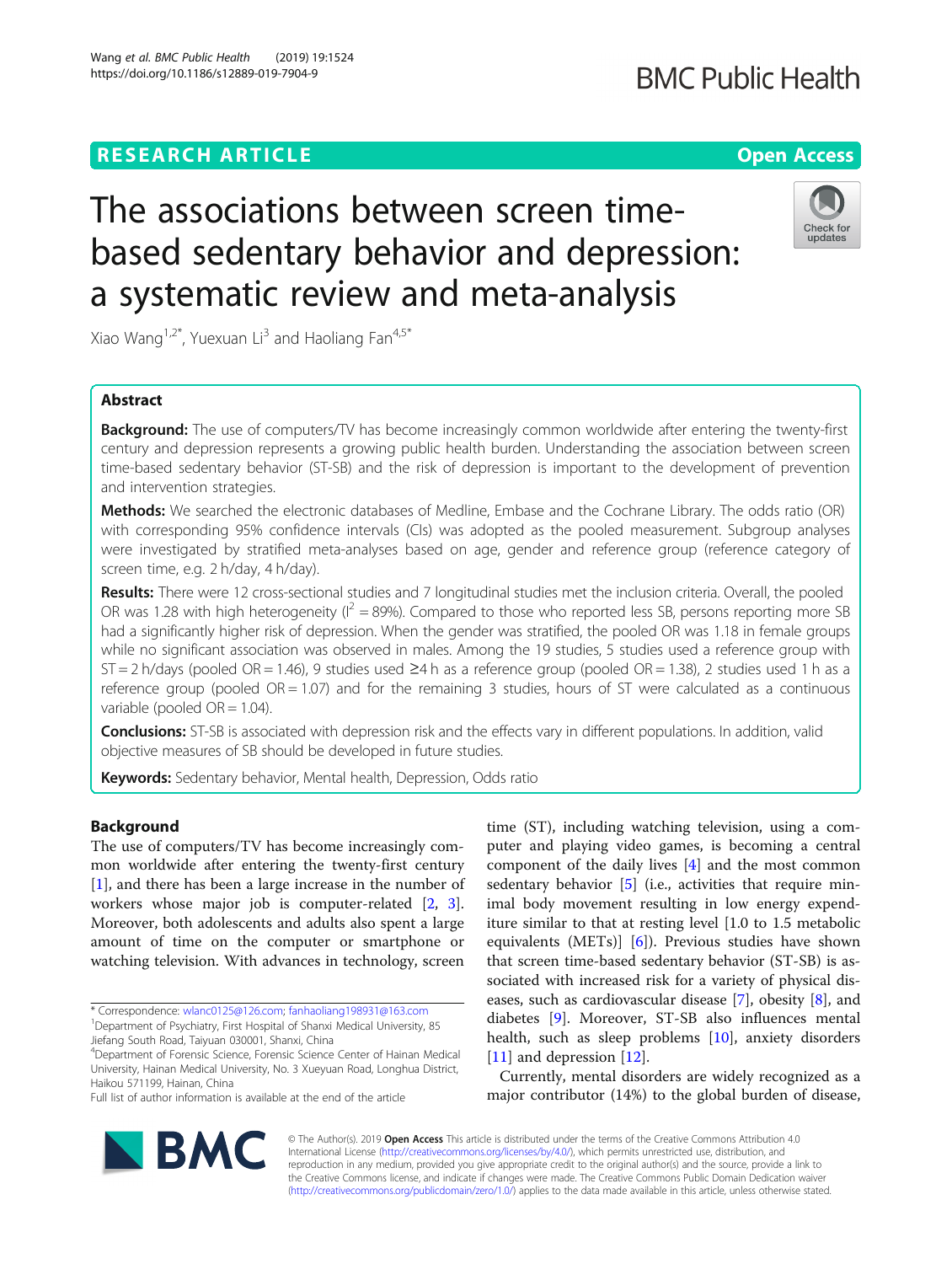and depression is one of the most prevalent mental disorders [\[13](#page-7-0)]. Indeed, the World Health Organization (WHO) ranked major depression as one of the most burdensome diseases in the world  $[14]$  $[14]$ . Major depression has increased from the 15th-leading cause of adult disease burden in 2000 to the 11th-leading cause in 2010 [[15\]](#page-7-0). According to new estimates of depression released by the WHO, the number of people living with depression increased by 18% between 2005 and 2015. Depressive disorders are ranked as the single largest contributor to nonfatal health loss (7.5% of all years lived with disability). The prevalence varies across the world, from a low incidence of 2.6% among males in the Western Pacific Region to 5.9% among females in the African Region. Furthermore, depressive disorders are projected to be the second leading cause of disease burden worldwide by 2030 and are the leading cause in high-income countries [[16\]](#page-7-0). In addition, the onset of depression is common in adolescents and young adults [[17](#page-7-0)–[19](#page-7-0)], who may spend much more time on computers than older persons, coinciding with a pivotal period of physical and psychological development, and can lead to poorer psychosocial functioning, lower life and career satisfaction, more interpersonal difficulty, higher need for social support, more comorbid psychiatric conditions, and increased risk of suicide.

The median age of onset (50th percentile on the ageof-onset distribution) was approximately 30 for major depressive disorders [[20\]](#page-7-0). Currently, many adults study or work in front of computers, and ST-SB has become a common and important issue not only for adolescents but also for adults. Therefore, understanding the association between ST-SB and the risk of depression among adults is also important to the development of prevention and intervention strategies. Many studies have investigated the association among different populations; however, the results were inconsistent. Some studies showed that longer ST might lead to a higher prevalence of depressive-related problems, while some studies thought this association was not significant. Thus, this systematic review was conducted to explore whether ST-SB influenced the risk of depression.

#### Methods

#### Literature search strategy

A structured electronic search of publications from 2000 to 2018 was conducted, since the 2000's saw an increase in sedentary behavior levels in the population with the widespread use of online technology [[18\]](#page-7-0). Databases included Medline, Embase and the Cochrane Library. The following search strings were used: (depression OR depressive OR dysthymia OR mental health OR mental illness OR Psychinfo) AND (sedentary behav\* OR sitting OR TV OR television OR computer OR screen OR smartphones OR tablets OR iPads). These strings were further limited to peer-reviewed publications written in English. First, titles and abstracts of articles identified in the search process were assessed for suitability. Second, the studies listed in the references of the articles were reviewed. The retrieval was conducted in Feb 2019. The full texts of the studies that met our criteria were downloaded after primary selection by reading the titles and abstracts.

#### Study selection criteria

The risk of depression was defined as either diagnosed depression disorders (including major depressive disorder, dysthymic disorder and depressive disorder not otherwise specified) or the likelihood of developing or experiencing nonclinical depressive symptoms. Studies were considered eligible if they: (1) were observational studies, including cohort, case-control, and crosssectional studies; (2) examined the risk of depression specifically; (3) assessed screen-time-based sedentary behavior; (4) concluded OR and 95%  $CI/se/p$  values; and (5) included participants aged 18 years or over.

#### Data extraction

The following study characteristics of the identified studies were extracted: the first author, year of publication, country of origin, size of study population, study design, sample size, age, measures used of depression and ST-SB, analysis method and study results in terms of the association between ST-SB and risk of depression.

#### Quality assessment

A modified version of an eight-component rating scale [[21\]](#page-7-0) was used to evaluate the methodological quality of the included studies. Because only observational studies were included in this review, six methodological components were included in the modified version: selection bias (e.g., response rate, representativeness), study design (e.g., cross-sectional, cohort, etc.), confounders (e.g., controlling for age, socioeconomic position, etc.), data collection methods (e.g., valid, reliable), withdrawals and dropouts (e.g., percent providing full data) and analyses (e.g., appropriateness of study design). Each of the components was given an overall section rating (weak, moderate, or strong). If one of these components was not described in the study included, for example, it said 'more detail was described elsewhere', we would try to find other papers that used the same database to provide this information. After all components were rated, a global rating for this paper of weak (if ≥2 of the components were scored weak), moderate (if  $<$  3 components were scored strong with no more than one weak score), or strong (if  $\geq$ 3 components were scored strong and  $\leq$  1 component was scored weak) was given to each study.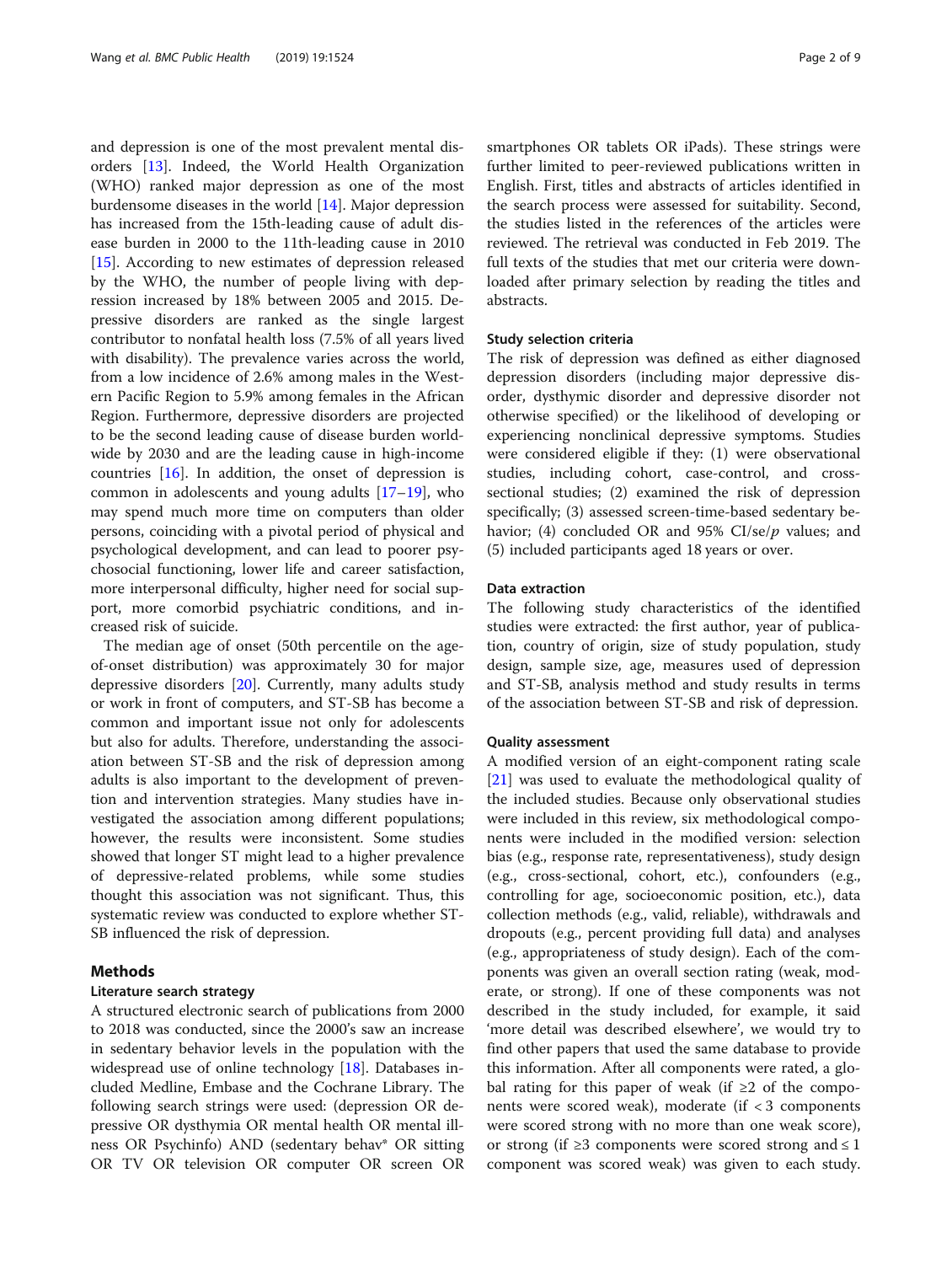Two reviewers (Wang and Li) independently assessed the methodological quality of these studies. Scoring discrepancies were resolved via consensus.

## Statistical analyses

The odds ratio (OR) with corresponding 95% confidence intervals (CIs) was used as a measurement to evaluate the association between ST-SB and depression. Adjusted effect sizes were used if available. Reports stratified by gender were treated as separate reports. Finally, because most of the studies included in this meta-analysis were not functionally identical, a DerSimonian and Laird random effects model was used to attain an overall OR and 95% CI. The combined effect size was evaluated using the inverse variance method. Heterogeneity between studies was tested using Cochran's  $\chi$ 2 statistic and the  $I^2$ statistic. Generally, an  $I^2$  value of < 25%, corresponds to low heterogeneity, a value of 25–50% corresponds to moderate heterogeneity, and a value > 50% corresponds to strong heterogeneity between studies. Publication bias was assessed using funnel plots. Subgroup analyses were used to identify sources of heterogeneity. Based on the literature, the prevalence of depression differs by gender  $[22, 23]$  $[22, 23]$  $[22, 23]$  $[22, 23]$  $[22, 23]$  and age  $[24, 25]$  $[24, 25]$  $[24, 25]$  $[24, 25]$  $[24, 25]$ . In addition, the reference group (reference category of screen time, e.g., 2 h/day, 4 h/day) and study design also influenced ORs. Therefore, subgroup analyses were investigated by stratified metaanalyses based on age, gender, reference group, and study design. When an individual study reported effect sizes by gender, it would be divided into two parts in the subgroup analyses of gender. All P values were twosided analyses, and 0.05 was considered statistically significant. All these analyses were conducted using R5.3 software (meta package and metagen package).

## Results

#### Characteristics of the included studies

Our literature search yielded 439 studies (see Fig. [1\)](#page-3-0). A total of 238 studies were screened by title. After a further screening of abstracts  $(n = 160)$  and full papers  $(n = 78)$ , a total of 19 studies were included in the review. There were 12 cross-sectional studies and 7 longitudinal studies that met the inclusion criteria, including a total of 232,581 participants (118,991 in crosssectional studies and 113,590 in longitudinal studies). The characteristics of the included studies are summarized in Table [1](#page-4-0), including the author, year of publication, country, type of study, sample size, mean age, measures of depression and ST-SB, and quality scoring. The sample sizes ranged from 397 to 49,821. Fifteen studies involved both male and female participants, while 4 studies [[29,](#page-7-0) [31](#page-7-0), [33](#page-7-0), [39](#page-7-0)] involved only female participants. Among these 15 studies, gender groups were analyzed separately in 2 studies. Several reference categories were used in the 19 analyzed studies. Nine studies used 4 h/day or over (cumulative) as the reference category, five used 2 h/day (cumulative), two used 1 h/day and three analyzed continuous ST. The risk of depression (depression symptoms or depression disorders) was measured using various measures, including the General Health Questionnaire (GHQ-12), Centers for Epidemiologic Studies–Depression Scale (CES-D), Patient Health Questionnaire (PHQ), Self-rating Depression Scale (SDS), Self-reported symptoms of depression, World Mental Health Composite International Diagnostic Interview (WMHCIDI), clinically diagnosed depression, and Edinburgh Postnatal Depression Scale (EPDS) (Table [1](#page-4-0)). For more details, see Additional file [1](#page-6-0).

#### Methodological quality

Methodological quality scores are provided in Additional file [2](#page-6-0). We classified the overall quality of evidence (strong, moderate and weak) based on the modified version of an eight-component rating scale. Three longitudinal studies demonstrated a moderate methodological quality, and two studies (one crosssectional, one longitudinal) received a weak methodological quality rating.

#### ST-SB and depression risk

To analyze the association between ST-SB and depression, we used a random effect model to calculate the total OR and analyze the heterogeneity. As presented in Fig. [1](#page-3-0), the overall pooled OR was 1.28 (95% CI 1.17 to 1.39;  $p < 0.01$ ) with high heterogeneity ( $I^2 = 89\%$  $I^2 = 89\%$  $I^2 = 89\%$ ) (Fig. 2). Persons reporting more SB had a significantly higher risk of depression than those who reported less SB.

To find the potential sources of heterogeneity, we conducted a group of subgroups analysis of gender, age, reference group and study design. When the gender was stratified, in female groups, the pooled OR was 1.18 (95% CI 1.03 to 1.35;  $p = 0.09$ ) with moderate heterogeneity ( $I^2 = 48\%$ ), and in male groups, the pooled OR was 0.96 (95% CI 0.63 to 1.47;  $p = 0.51$ ) with low heterogeneity ( $I^2 = 0$ %). No significant associations were observed in males. However, in studies that did not consider gender, the pooled OR was 1.32 (95% CI 1.18 to 1.48;  $p <$ 0.01) with high heterogeneity ( $I^2$  = 9[3](#page-6-0)%) (Additional file 3: Figure S1). In addition, when the age was presented into 2 groups (young adults and all adults), in the young adult groups, the pooled OR was 1.36 (95% CI 1.05 to 1.77;  $p < 0.01$ ) with high heterogeneity ( $I^2 = 90\%$ ), and in the all adults groups, the pooled OR was 1.25 (95% CI 1.11 to 1.41;  $p < 0.01$ ) with high heterogeneity ( $I^2 = 89\%)$ (Additional file [3](#page-6-0): Figure S2). To take the reference group into consideration, 5 studies used a reference group with  $ST = 2 h/day$ , and the pooled OR was 1.46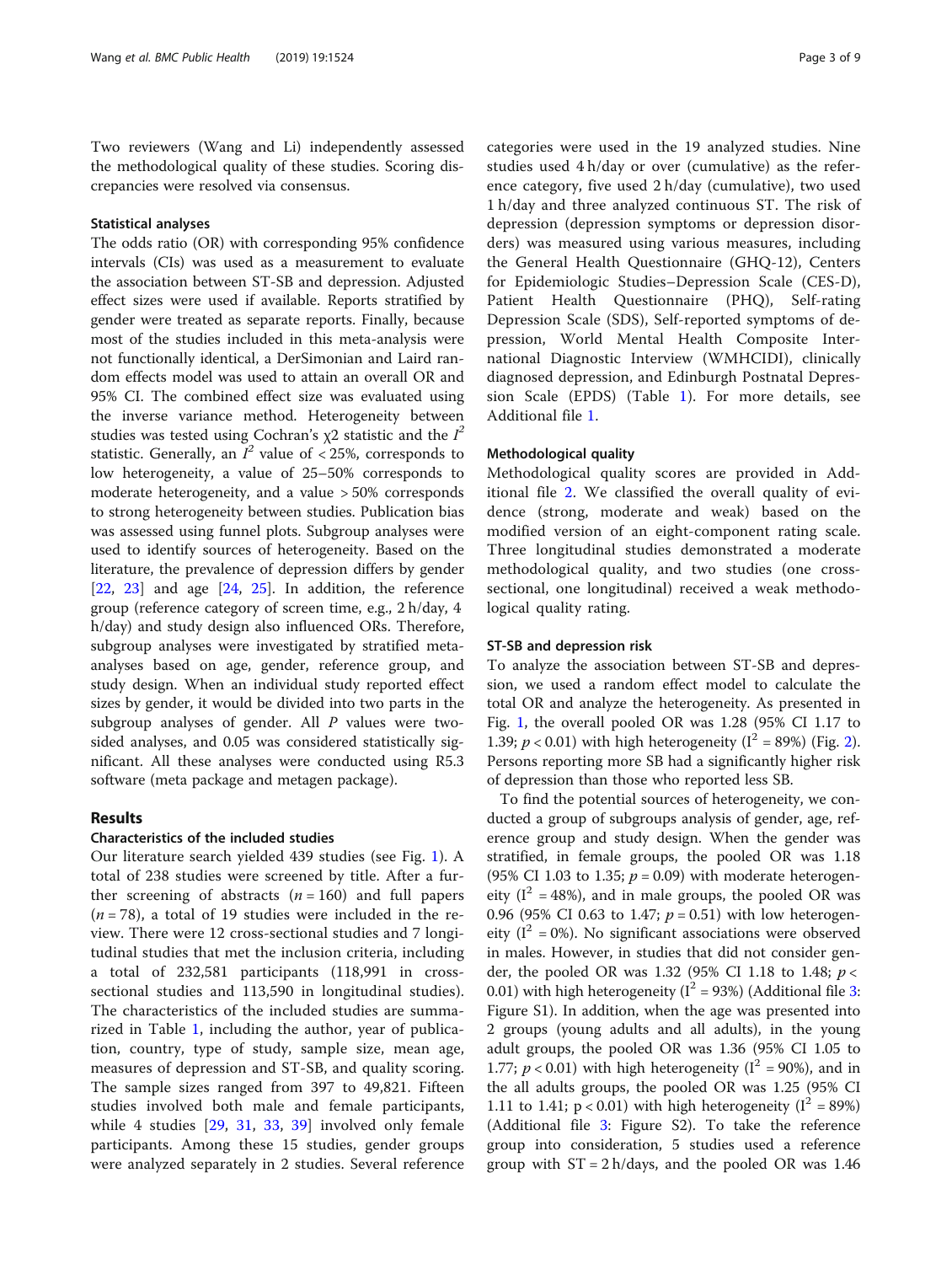<span id="page-3-0"></span>

(95% CI 1.25 to 1.71;  $p = 0.06$ ) with high heterogeneity  $(I<sup>2</sup> = 52%)$ ; 9 studies used ≥4 h as a reference group, and the pooled OR was 1.38 (95% CI 1.08 to 1.77; p < 0.01) with high heterogeneity ( $I^2 = 88\%$ ). Two studies used 1 h as a reference group, and the pooled OR was 1.07 (95% CI 0.97 to 1.18;  $p = 0.57$ ) with low heterogeneity ( $I^2 = 0\%$ ). For the remaining 3 studies, ST was calculated as a continuous variable, and the pooled OR was 1.04 (95% CI 1.00 to 1.08;  $p = 0.12$ ) with high heterogeneity (I2 = 54%) (Additional file [3:](#page-6-0) Figure S3). Finally, to take the study design into consideration, 7 studies were cohort studies, and the pooled OR was 1.02 (95% CI 1.01 to 1.03;  $p = 0.41$ ) with low heterogeneity ( $I^2 = 3\%$ ), while the remaining 12 studies were cross-sectional studies, and the pooled OR was 1.48 (95% CI 1.25 to 1.74;  $p < 0.01$ ) with high heterogeneity ( $I^2 = 82\%$ ) (Additional file [3](#page-6-0): Figure S4).

## Publication bias analysis

Begg's rank correlation test  $(p = 0.5459)$  was conducted for publication bias evaluation. The result indicated that no significant publication bias existed in the meta-analysis. The above results indicated that the conclusions of our study were stable and credible (see Additional file [4](#page-6-0): Figure S5).

## **Discussion**

This study aimed to investigate the association between ST-SB and depression with a meta-analysis, as previous studies showed inconsistent results. The results of the meta-analysis showed that most of the subjects with more than 2 h/d ST-SB were more likely to have depression. When ST was considered as a continuous variable, the associations between ST and depression became small yet remained statistically significant. Some mechanisms may explain the relationship between SB and the risk of depression. First, long-term SB might give rise to biological pathway disturbances including central nervous system arousal or sleep disturbances [[45](#page-7-0), [46](#page-7-0)]. Second, physical activity has been shown to be beneficial for reducing depressive symptoms [[47\]](#page-7-0). However, some studies showed that even when controlling for physical activity and other demographic variables, the populations that reported high levels of screen time were more likely to be depressed than those who did not, suggesting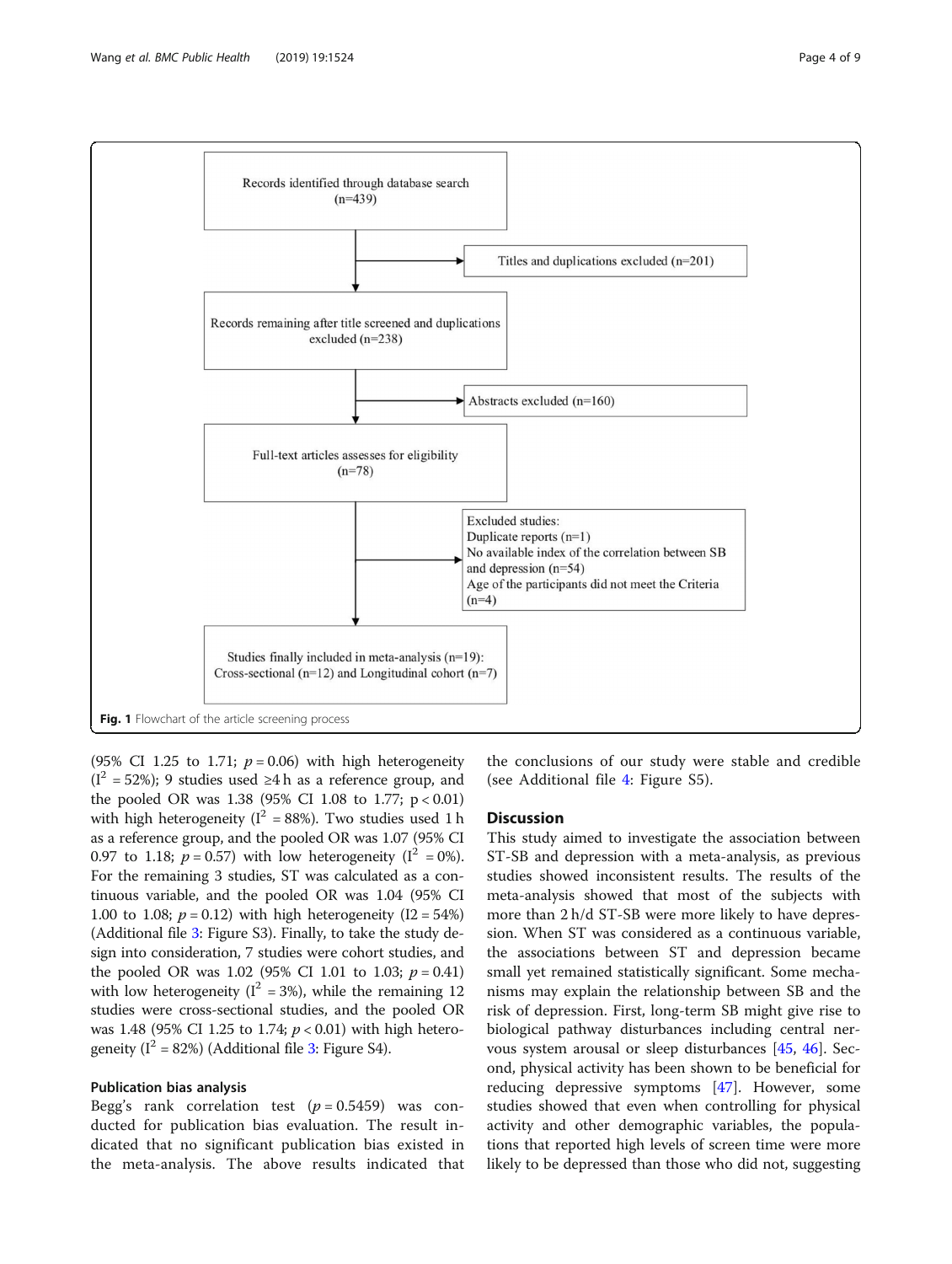## <span id="page-4-0"></span>Table 1 Characteristics of the included studies

| Paper                               | Country                                                                   | Study<br>design     | Sample<br>size | Age                                                  | Depression<br>indicator                    | Sedentary behavior<br>indicator                         | Reference<br>categories | Methodological<br>quality score |
|-------------------------------------|---------------------------------------------------------------------------|---------------------|----------------|------------------------------------------------------|--------------------------------------------|---------------------------------------------------------|-------------------------|---------------------------------|
| Primack<br>et al.2009<br>$[26]$     | <b>USA</b>                                                                | Cohort              | 4142           | Mean(SD) age at<br>follow-up: 21.8(1.8)<br>years old | CES-D (20-item)                            | Self-report hours of<br>exposure to<br>electronic media | Continuous Strong       |                                 |
| Teychenne<br>et al. 2010<br>$[27]$  | Australia                                                                 | Cross-<br>sectional | 3645           | 18-45 years old                                      | CES-D (10-item)                            | Self-reported sitting<br>time                           | 1 h                     | Strong                          |
| Vallance<br>et al.2010<br>$[28]$    | Australia                                                                 | Cross-<br>sectional | 2862           | Mean(SD) age:<br>45.7(13.7) years old                | PHQ-9                                      | ActiGraph AM-7164<br>accelerometer                      | >4h                     | Strong                          |
| Lucas et al.<br>2011 [29]           | <b>USA</b>                                                                | Cohort              | 49,821         | 30-55 years old                                      | Clinical<br>depression                     | Self-reported sitting<br>time                           | 1 h                     | Weak                            |
| Thomée<br>et al. 2012<br>$[30]$     | Sweden                                                                    | Cohort              | 4163           | 20-24 years old                                      | Self-reported<br>symptoms of<br>depression | Self-report computer 2 h<br>time                        |                         | Strong                          |
| Breland<br>et al. 2013<br>$[31]$    | <b>USA</b>                                                                | Cross-<br>sectional | 535            | 18-96 years old                                      | PHQ-8                                      | Self-reported screen $>4 h$<br>time                     |                         | Weak                            |
| Sloan et al.<br>2013 [32]           | Singapore                                                                 | Cross-<br>sectional | 4337           | 18-79 years old                                      | GHQ-12                                     | GPAQ v2                                                 | 2 <sub>h</sub>          | Strong                          |
| Van<br>et al.2013<br>$[33]$         | Australia                                                                 | Cohort              | 8950           | 50-55 years old                                      | CES-D (10-item)                            | Self-reported sitting<br>time                           | >4h                     | Moderate                        |
| Arredondo<br>et al.2013<br>$[34]$   | <b>USA</b>                                                                | Cross-<br>sectional | 397            | $43.4 \pm 16.9$ years<br>old                         | PHQ-9                                      | <b>GPAQ</b>                                             | Continuous Strong       |                                 |
| Feng et al.<br>2014 [35]            | China                                                                     | Cross-<br>sectional | 1106           | $18.9 \pm 0.9$ years old                             | <b>SDS</b>                                 | Self-reported sitting<br>time                           | 2 h                     | Strong                          |
| Wu et al.<br>2015 [36]              | China                                                                     | Cross-<br>sectional | 4747           | Mean(SD) age:<br>19.26(1.40) years<br>old            | CES-D                                      | Self-reported screen 2 h<br>time                        |                         | Strong                          |
| Sui et al.<br>2015 [37]             | China                                                                     | Cohort              | 4802           | 18-80 years old                                      | CES-D (10-item)                            | Self-reported TV or<br>riding in a car time             | Continuous Moderate     |                                 |
| Wu et al.<br>2016 [38]              | China                                                                     | Cross-<br>sectional | 2521           | Mean(SD) age:<br>18.43(0.96) years<br>old            | CES-D (20-item)                            | Self-reported screen<br>time                            | 2 h                     | Strong                          |
| Padmapriya<br>et al. 2016<br>$[39]$ | Singapore                                                                 | Cohort              | 1144           | $30.7 \pm 5.1$ years old                             | <b>EPDS</b>                                | Self-reported sitting<br>time                           | >4 h                    | Strong                          |
| Madhav<br>et al.2017<br>$[40]$      | <b>USA</b>                                                                | Cross-<br>sectional | 3201           | 20-74 years old                                      | PHQ-9                                      | Self-reported TV or<br>computer time                    | >4h                     | Strong                          |
| Barros<br>et al.2017<br>$[41]$      | Brazil                                                                    | Cross-<br>sectional | 49,025         | 18-59 years old                                      | PHQ-9                                      | Self-reported TV<br>time                                | >4 h                    | Strong                          |
| Nam<br>et al.2017<br>$[42]$         | South Korea                                                               | Cross-<br>sectional | 4145           | 20 years old and<br>over                             | PHQ-9                                      | Self-reported sitting<br>time                           | >4 h                    | Strong                          |
| Hallgren<br>et al. 2018<br>$[43]$   | Sweden                                                                    | Cohort              | 40,569         | Mean(SD) age:<br>51.6(16.1) years old                | Clinical<br>diagnosis                      | Self-reported screen > 4 h<br>time                      |                         | Moderate                        |
| 2018 [44]                           | Stubbs et al. China, Ghana, India,<br>Mexico, Russia, and<br>South Africa | Cross-<br>sectional | 42,469         | Mean(SD) age:<br>43.8(14.4) years old                | <b>WMHCIDI</b>                             | Self-reported screen $>4 h$<br>time                     |                         | Strong                          |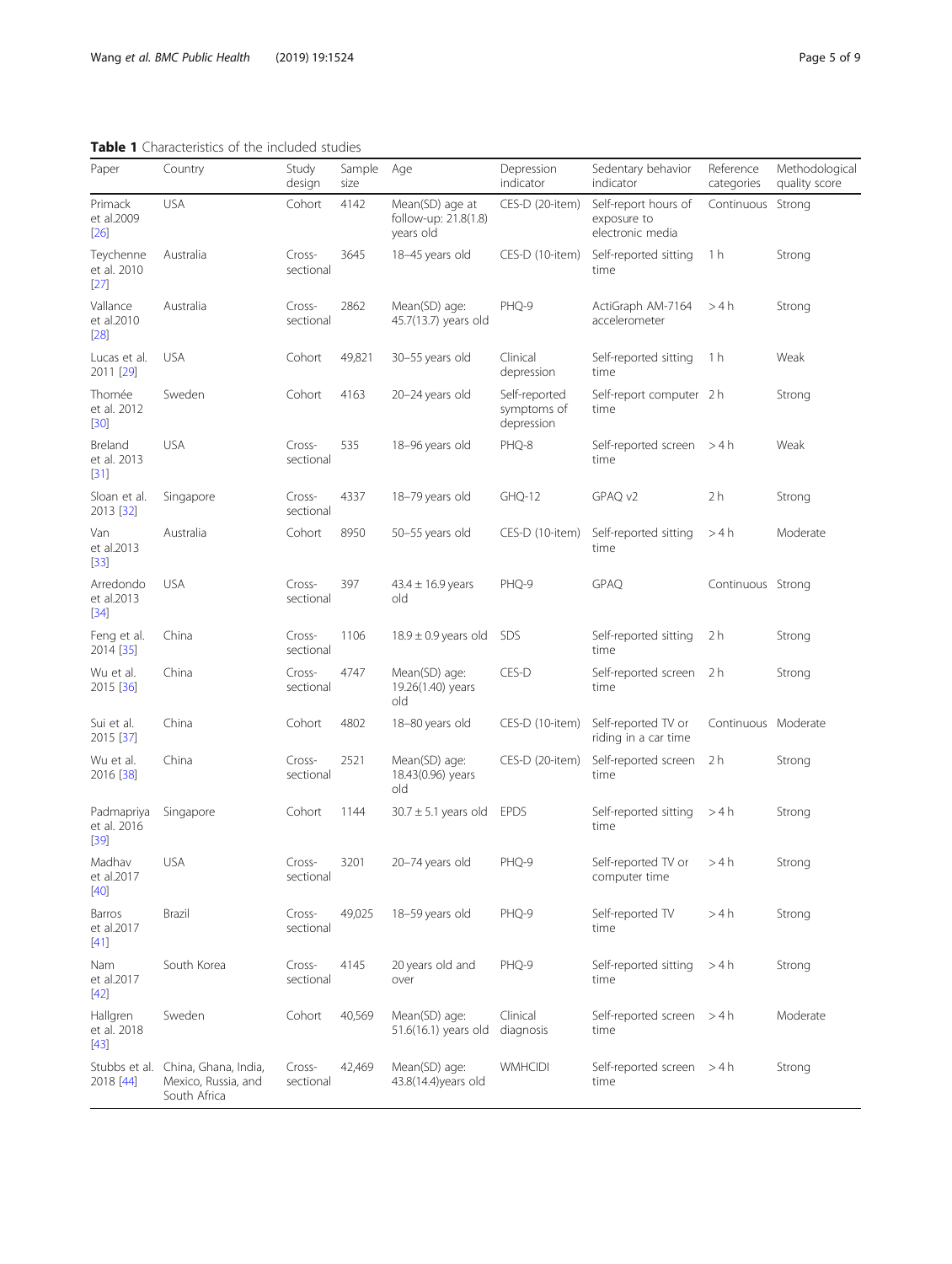<span id="page-5-0"></span>

that the effects of screen time are independent of physical activity [\[31](#page-7-0)]. Another explanation refers to social interaction: prolonged sedentary behaviors, such as television viewing, may lead to social solitude and withdrawal from interpersonal relationships, which have been linked to increased feelings of social anxiety [\[48](#page-8-0)]. Furthermore, these studies also showed a positive association between SB and obesity, which is explained by the mechanism through which SB is associated with energydense snack consumption and snacking behavior [\[49](#page-8-0)], and depression has been shown to be associated with obesity [\[50](#page-8-0), [51](#page-8-0)].

In addition, according to the results of the subgroup analysis, there were significant differences between these associations in females and males. In the female population, the association was significant, while in the male population, it was not. This might be because of the increasing prevalence of mental health problems among females [[52\]](#page-8-0). Furthermore, men and women use different coping mechanisms when dealing with depression. Women are more likely to internalize and ruminate on their condition, whereas men are more likely to engage in externalizing or distracting activities [\[53](#page-8-0)]. Thus, when screen time increases, females would likely have less time to communicate with others and would become more introverted, whereas males may shift their attention to other affairs. Thus, excessive time devoted to media may affect female users more substantially [[54](#page-8-0)]. Moreover, using different reference categories led to different results. There was a week association between SB and depression risk in studies

using 0–1 h/day as the reference category, while the association became stronger when using 2 h/day or more as the reference category. This finding provides better clarification of the association between ST-SB and depression risk, indicating that ST in moderation may not be associated with higher levels of depression. One hypothesis was that there was a curvilinear dose-response association between ST and the risk of depression. Some guidelines and recommendations [[55\]](#page-8-0) emphasized an overall positive association between ST-SB and morbidity risk. However, studies have shown that when ST is limited to 0–2 h/day, ST-SB is associated with a lower risk of depression, and the lowest risk is detected at ST of 1 h/day [[4\]](#page-7-0). The selection of reference categories should be considered in future studies on SB. The results of the subgroup study by study design showed a consistent association in cohort and cross-sectional studies, but the heterogeneities were different, potentially because of the methodological limitations of cross-sectional studies. To demonstrate the association, cohort studies could provide higher grade evidence than cross-sectional studies [[56\]](#page-8-0).

Some caveats must be discussed. As the heterogeneity was quite high (approximately 90%), the factors that mainly explained this heterogeneity must be explored. Based on the results of the subgroup analysis, we found that gender, reference group and study design influenced the heterogeneity of the overall meta-analysis. In addition, distinct from chronic diseases such as hypertension, which could be diagnosed by objective indicators, information about depression disorders or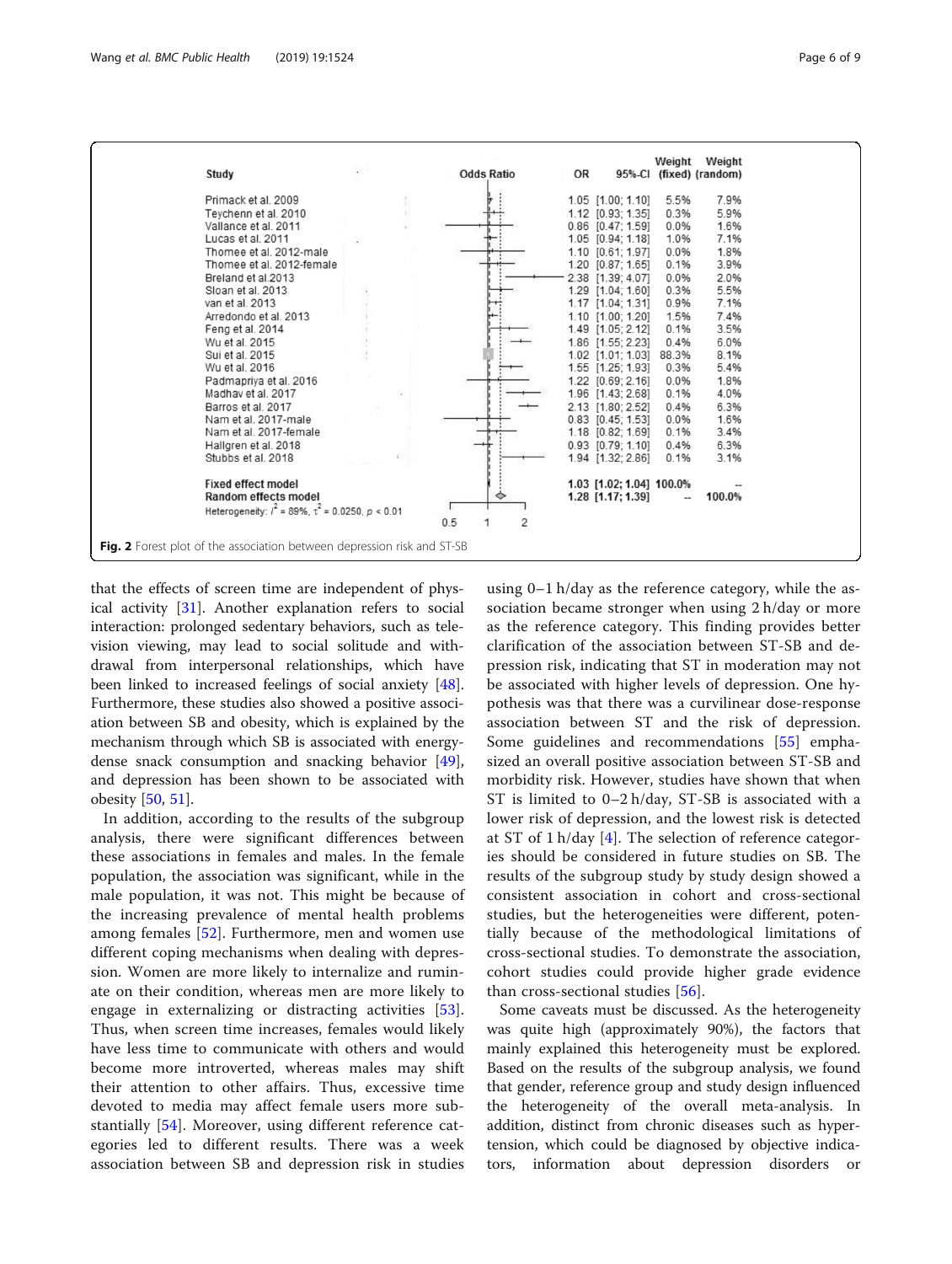<span id="page-6-0"></span>depressive symptoms was often collected according to self-reported respondent answers to questions. The fieldwork of different studies was carried out by different interviewers, and the diagnoses could vary even though the instruments were the same. Moreover, there were several limitations to this review. First, most studies employed a cross-sectional study design, so these studies were limited by several methodological weaknesses. The cross-sectional character of these studies does not allow causal inferences to be made because relationships were unable to be determined. Second, SB was measured using retrospective self-report measures in most of the studies, which is subject to recall bias. In addition, mental health was possibly underestimated by respondents because of the stigma associated with psychological questions. Third, uncontrolled variables may have influenced the results. In this review, some studies controlled only social demographic variables such as age and gender, while physical activity and weight were also included as covariates in some studies. Further studies with proper controls for relevant covariates are needed to clarify this issue.

In future studies, valid objective measures of sedentary behavior are needed. Not only the dose (e.g., frequency, duration) but also the context (e.g., TV viewing, computer use, smartphone use) should be included in a structured or semistructured questionnaire. Additionally, some objective measures of sedentary behavior (e.g., accelerometers and posture monitors) are recommended. Moreover, some studies have focused on the linear or nonlinear relationships between ST-SB and depression [[57,](#page-8-0) [58\]](#page-8-0). Further studies should be carried out to estimate the dose-response relationship between ST-SB and depression, exploring the appropriate time limit for ST-SB.

## Conclusion

ST-SB is associated with a higher risk of depression, especially when it exceeds 2 h/day. In the female population, the association between SB and risk of depression is significant, while in the male population, no significant associations were observed. Our review supports the current recommendations of limiting ST to promote mental health, especially in women. In addition, valid objective measures of sedentary behavior should be developed in future studies to explore appropriate time limits for ST-SB.

#### Supplementary information

Supplementary information accompanies this paper at [https://doi.org/10.](https://doi.org/10.1186/s12889-019-7904-9) [1186/s12889-019-7904-9.](https://doi.org/10.1186/s12889-019-7904-9)

Additional file 1. Detailed characteristics of the included studies.

Additional file 2. Methodological quality assessment checklist for observational studies.

Additional file 3. Forest plot of subgroup analyses the association between depression risk and ST-SB.

Additional file 4. Test for Publication Bias.

#### Abbreviations

CI: Confidence Interval; OR: Odds Ratio; SB: Sedentary Behavior; ST: Screen Time; ST-SB: screen time-based sedentary behavior; YLD: Years Lived with Disability

#### Acknowledgments

We are grateful to all the colleagues involved in this study for their support and help to search the electronic databases and assist with the data analysis.

#### Disclaimers

The views expressed in the submitted article are our own and not an official position of the institution or funder.

#### Source of support

This study was supported by the Program of Hainan Association for Science and Technology Plans to Youth R&D Innovation (QCXM201705).

#### Authors' contributions

WX and FHL originally designed the idea of the study. LYX and WX assessed the methodological quality of the studies met the inclusion criteria. WX did the analysis for the study and wrote the initial draft. LYX and FHL contributed to the amendment of the manuscript and suggestions for data analysis. All authors read and approved the final manuscript.

#### Funding

This study was supported by the Program of Hainan Association for Science and Technology Plans to Youth R&D Innovation (QCXM201705). The funding bodies had no role in the design of the study, collection, analysis, and interpretation of data or in writing the manuscript.

#### Availability of data and materials

The materials used in the present study is available by request from all academic based researchers by a contact to the corresponding author.

#### Ethics approval and consent to participate

Not applicable.

#### Consent for publication

Not applicable.

#### Competing interests

The authors declare that they have no competing interests.

#### Author details

<sup>1</sup>Department of Psychiatry, First Hospital of Shanxi Medical University, 85 Jiefang South Road, Taiyuan 030001, Shanxi, China. <sup>2</sup>Peking University Sixth Hospital (Institute of Mental Health), National Clinical Research Center for Mental Disorders & Key Laboratory of Mental Health, Ministry of Health (Peking University), Beijing 100191, China. <sup>3</sup>Judicial Expertise Center of Qiongshan District, Haikou Municipal Public Security Bureau, Haikou 570000, Hainan, China. <sup>4</sup>Department of Forensic Science, Forensic Science Center of Hainan Medical University, Hainan Medical University, No. 3 Xueyuan Road, Longhua District, Haikou 571199, Hainan, China. <sup>5</sup>School of Forensic Medicine, Southern Medical University, Guangzhou 510515, Guangdong, China.

#### Received: 30 August 2018 Accepted: 5 November 2019 Published online: 14 November 2019

#### References

de Araujo L, Turi BC, Locci B, Mesquita C, Fonsati NB, Monteiro HL. Patterns of physical activity and screen time among Brazilian children. J Phys Act Health. 2018;15(6):457–61.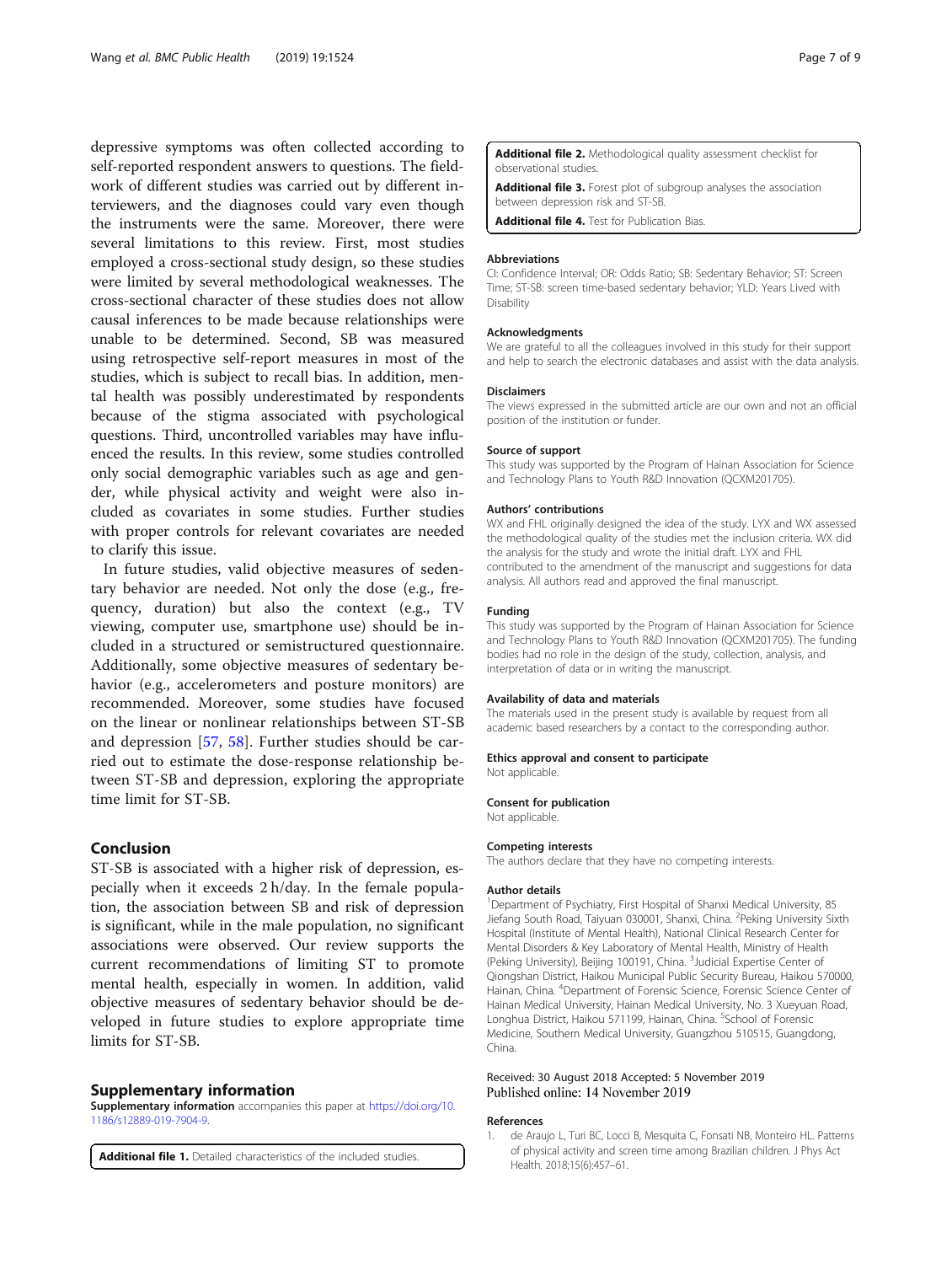- <span id="page-7-0"></span>2. Yang Y, An R, Zhu W. Physical activity and prolonged sedentary behavior in US working adults. Arch Environ Occup Health. 2016;71(6):362–5.
- 3. Hadgraft N, Dunstan D, Lynch B, Owen N. From the office chair to the couch: correlates of high workplace sitting plus high non-work screentime. J Sci Med Sport. 2014;18:e126.
- 4. Liu M, Wu L, Yao S. Dose-response association of screen time-based sedentary behaviour in children and adolescents and depression: a meta-analysis of observational studies. Br J Sports Med. 2016;50(20): 1252–8.
- 5. Tremblay MS, LeBlanc AG, Kho ME, Saunders TJ, Larouche R, Colley RC, Goldfield G, Connor GS. Systematic review of sedentary behaviour and health indicators in school-aged children and youth. Int J Behav Nutr Phys Act. 2011;8:98.
- 6. Pate RR, Stevens J, Webber LS, Dowda M, Murray DM, Young DR, Going S. Age-related change in physical activity in adolescent girls. J Adolesc Health. 2009;44(3):275–82.
- 7. Ford ES, Caspersen CJ. Sedentary behaviour and cardiovascular disease: a review of prospective studies. Int J Epidemiol. 2012;41(5):1338–53.
- 8. Mitchell JA, Rodriguez D, Schmitz KH, Audrain-McGovern J. Greater screen time is associated with adolescent obesity: a longitudinal study of the BMI distribution from ages 14 to 18. Obesity (Silver Spring). 2013;21(3):572–5.
- 9. An R, Yang Y. Diabetes diagnosis and screen-based sedentary behavior among US adults. Am J Lifestyle Med. 2016.
- 10. Aadahl M, Andreasen AH, Hammer-Helmich L, Buhelt L, Jorgensen T, Glumer C. Recent temporal trends in sleep duration, domain-specific sedentary behaviour and physical activity. A survey among 25-79-yearold Danish adults. Scand J Public Health. 2013;41(7):706–11.
- 11. Teychenne M, Costigan SA, Parker K. The association between sedentary behaviour and risk of anxiety: a systematic review. BMC Public Health. 2015;15:513.
- 12. Hamer M, Stamatakis E. Prospective study of sedentary behavior, risk of depression, and cognitive impairment. Med Sci Sports Exerc. 2014;46(4):718–23.
- 13. Prince M, Patel V, Saxena S, Maj M, Maselko J, Phillips MR, Rahman A. No health without mental health. LANCET. 2007;370(9590):859–77.
- 14. Guilbert JJ. The world health report 2002 reducing risks, promoting healthy life. Educ Health (Abingdon). 2003;16(2):230.
- 15. Murray CJ, Vos T, Lozano R, Naghavi M, Flaxman AD, Michaud C, Ezzati M, Shibuya K, Salomon JA, Abdalla S, et al. Disability-adjusted life years (DALYs) for 291 diseases and injuries in 21 regions, 1990-2010: a systematic analysis for the global burden of disease study 2010. LANCET. 2012;380(9859):2197–223.
- 16. Mathers CD, Loncar D. Projections of global mortality and burden of disease from 2002 to 2030. PLoS Med. 2006;3(11):e442.
- 17. Sorenson SB, Rutter CM, Aneshensel CS. Depression in the community: an investigation into age of onset. J Consult Clin Psychol. 1991;59(4):541–6.
- 18. Owen N, Salmon J, Koohsari MJ, Turrell G, Giles-Corti B. Sedentary behaviour and health: mapping environmental and social contexts to underpin chronic disease prevention. Br J Sports Med. 2014;48(3):174–7.
- 19. Yalin NYAH. The age of onset of unipolar depression: Etiopathogenetic and treatment implications. Age of Onset of Mental Disorders. 2018.
- 20. Kessler RC, Berglund P, Demler O, Jin R, Merikangas KR, Walters EE. Lifetime prevalence and age-of-onset distributions of DSM-IV disorders in the National Comorbidity Survey Replication. Arch Gen Psychiatry. 2005;62(6):593–602.
- 21. Armijo-Olivo S, Stiles CR, Hagen NA, Biondo PD, Cummings GG. Assessment of study quality for systematic reviews: a comparison of the Cochrane collaboration risk of Bias tool and the effective public health practice project quality assessment tool: methodological research. J Eval Clin Pract. 2012;18(1):12–8.
- 22. Parker G, Fletcher K, Paterson A, Anderson J, Hong M. Gender differences in depression severity and symptoms across depressive sub-types. J Affect Disord. 2014;167:351–7.
- 23. Park SC, Lee MS, Shinfuku N, Sartorius N, Park YC. Gender differences in depressive symptom profiles and patterns of psychotropic drug usage in Asian patients with depression: findings from the research on Asian psychotropic prescription patterns for antidepressants study. Aust N Z J Psychiatry. 2015;49(9):833–41.
- 24. Kessler RC, Birnbaum H, Bromet E, Hwang I, Sampson N, Shahly V. Age differences in major depression: results from the National Comorbidity Survey Replication (NCS-R). Psychol Med. 2010;40(2):225–37.
- 25. Jorm AF. Sex and age differences in depression: a quantitative synthesis of published research. Aust N Z J Psychiatry. 1987;21(1):46–53.
- 26. Primack BA, Swanier B, Georgiopoulos AM, Land SR, Fine MJ. Association between media use in adolescence and depression in young adulthood: a longitudinal study. Arch Gen Psychiatry. 2009;66(2):181–8.
- 27. Teychenne M, Ball K, Salmon J. Physical activity, sedentary behavior and depression among disadvantaged women. Health Educ Res. 2010;25(4): 632–44.
- Vallance JK, Winkler EA, Gardiner PA, Healy GN, Lynch BM, Owen N. Associations of objectively-assessed physical activity and sedentary time with depression: NHANES (2005-2006). Prev Med. 2011;53(4–5):284–8.
- 29. Lucas M, Mekary R, Pan A, Mirzaei F, O'Reilly EJ, Willett WC, Koenen K, Okereke OI, Ascherio A. Relation between clinical depression risk and physical activity and time spent watching television in older women: a 10 year prospective follow-up study. Am J Epidemiol. 2011;174(9):1017–27.
- 30. Thomee S, Harenstam A, Hagberg M. Computer use and stress, sleep disturbances, and symptoms of depression among young adults--a prospective cohort study. BMC PSYCHIATRY. 2012;12:176.
- 31. Breland JY, Fox AM, Horowitz CR. Screen time, physical activity and depression risk in minority women. Ment Health Phys Act. 2013;6(1):10–5.
- 32. Sloan RA, Sawada SS, Girdano D, Liu YT, Biddle SJ, Blair SN. Associations of sedentary behavior and physical activity with psychological distress: a crosssectional study from Singapore. BMC Public Health. 2013;13:885.
- 33. van Uffelen JG, van Gellecum YR, Burton NW, Peeters G, Heesch KC, Brown WJ. Sitting-time, physical activity, and depressive symptoms in mid-aged women. Am J Prev Med. 2013;45(3):276–81.
- 34. Arredondo EM, Lemus H, Elder JP, Molina M, Martinez S, Sumek C, Ayala GX. The relationship between sedentary behavior and depression among Latinos. Mental Health & Physical Activity. 2013;6(1):3–9.
- 35. Feng Q, Zhang QL, Du Y, Ye YL, He QQ. Associations of physical activity, screen time with depression, anxiety and sleep quality among Chinese college freshmen. PLoS One. 2014;9(6):e100914.
- 36. Wu X, Tao S, Zhang Y, Zhang S, Tao F. Low physical activity and high screen time can increase the risks of mental health problems and poor sleep quality among Chinese college students. PLoS One. 2015;10(3):e119607.
- 37. Sui X, Brown WJ, Lavie CJ, West DS, Pate RR, Payne JP, Blair SN. Associations between television watching and car riding behaviors and development of depressive symptoms: a prospective study. Mayo Clin Proc. 2015;90(2):184–93.
- 38. Wu X, Tao S, Zhang S, Zhang Y, Chen K, Yang Y, Hao J, Tao F. Impact of screen time on mental health problems progression in youth: a 1-year follow-up study. BMJ Open. 2016;6(11):e11533.
- 39. Padmapriya N, Bernard JY, Shen L, Loy SL, Zhe S, Kwek K, Godfrey KM, Gluckman PD, Chong YS, Saw SM. Association of physical activity and sedentary behavior with depression and anxiety symptoms during pregnancy in a multiethnic cohort of Asian women. ARCH WOMEN MENT HLTH. 2016;19(6):1–10.
- 40. Madhav KC, Sherchand SP, Sherchan S. Association between screen time and depression among US adults. Prev Med Rep. 2017;8:67–71.
- 41. Barros M, Lima MG, Azevedo R, Medina L, Lopes CS, Menezes PR, Malta DC: Depression and health behaviors in Brazilian adults - PNS 2013. Rev Saude Publica 2017, 51(suppl 1):8s.
- 42. Nam JY, Kim J, Cho KH, Choi J, Shin J, Park EC. The impact of sitting time and physical activity on major depressive disorder in south Korean adults: a cross-sectional study. BMC PSYCHIATRY. 2017;17(1):274.
- 43. Hallgren M, Owen N, Stubbs B, Zeebari Z, Vancampfort D, Schuch F, Bellocco R, Dunstan D, Trolle LY. Passive and mentally-active sedentary behaviors and incident major depressive disorder: a 13-year cohort study. J Affect Disord. 2018;241:579–85.
- 44. Stubbs B, Vancampfort D, Firth J, Schuch FB, Hallgren M, Smith L, Gardner B, Kahl KG, Veronese N, Solmi M, et al. Relationship between sedentary behavior and depression: a mediation analysis of influential factors across the lifespan among 42,469 people in low- and middle-income countries. J Affect Disord. 2018;229:231–8.
- 45. Liyanarachchi S, Wojcicka A, Li W, Czetwertynska M, Stachlewska E, Nagy R, Hoag K, Wen B, Ploski R, Ringel MD, et al. Cumulative risk impact of five genetic variants associated with papillary thyroid carcinoma. THYROID. 2013; 23(12):1532–40.
- 46. Maillard S, Damiola F, Clero E, Pertesi M, Robinot N, Rachedi F, Boissin JL, Sebbag J, Shan L, Bost-Bezeaud F, et al. Common variants at 9q22.33, 14q13.3, and ATM loci, and risk of differentiated thyroid cancer in the French Polynesian population. PLOS ONE. 2015;10(4):e123700.
- 47. Teychenne M, Ball K, Salmon J. Physical activity and likelihood of depression in adults: a review. Prev Med. 2008;46(5):397–411.